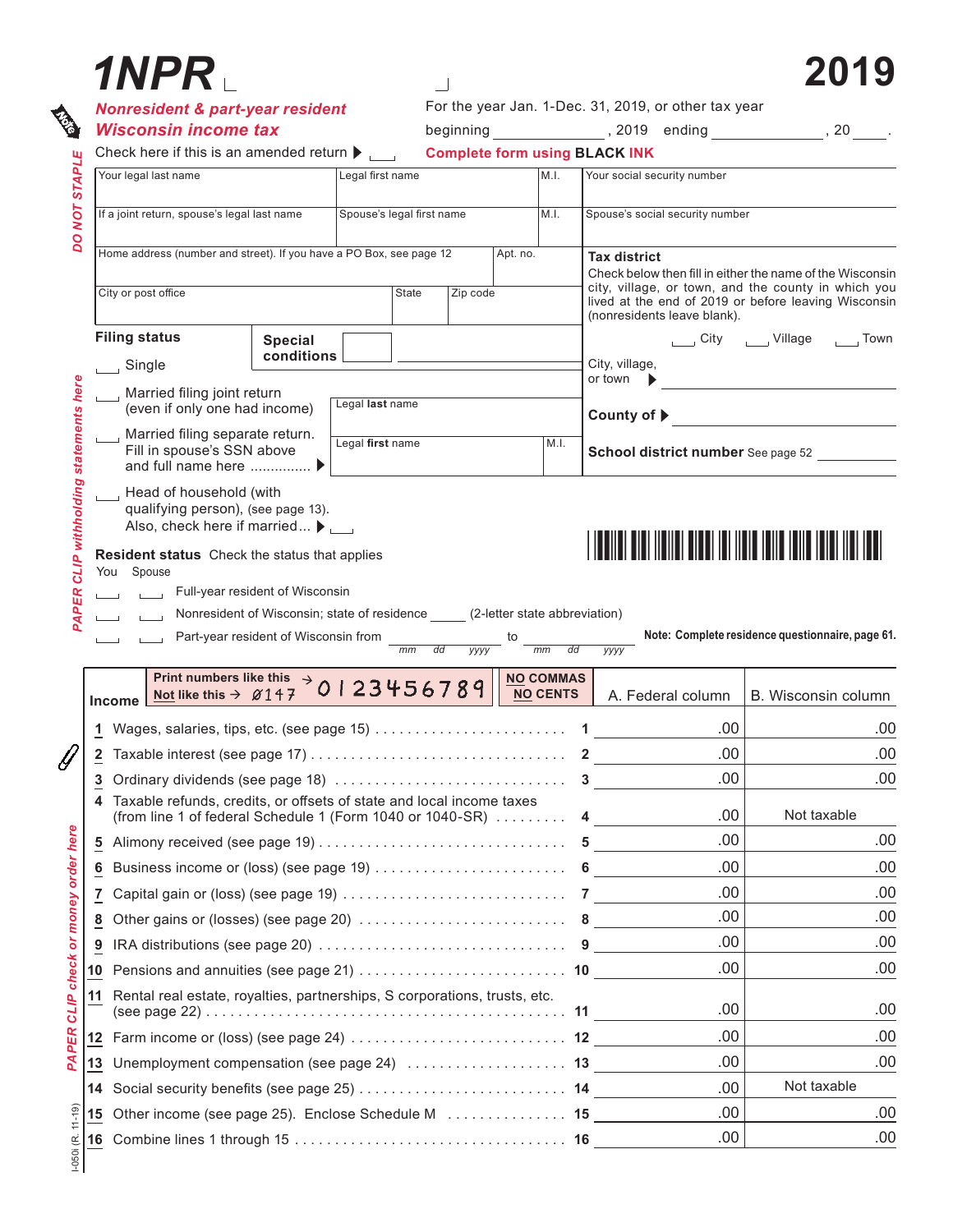|    | 2019 Form 1NPR               | Name                                                                                                                                                                                         | <b>SSN</b>        | Page 2 of 4                  |
|----|------------------------------|----------------------------------------------------------------------------------------------------------------------------------------------------------------------------------------------|-------------------|------------------------------|
|    | <b>Adjustments to Income</b> |                                                                                                                                                                                              | A. Federal column | B. Wisconsin column          |
|    |                              |                                                                                                                                                                                              | .00               | .00                          |
| 18 |                              | Certain business expenses of reservists, performing artists, and<br>fee-basis government officials (see page 25)  18                                                                         | .00               | .00                          |
| 19 |                              | Health savings account deduction (see page 26)  19                                                                                                                                           | .00               | .00                          |
| 20 |                              | Moving expenses for members of the Armed Forces (see page 26) 20                                                                                                                             | .00               | .00                          |
| 21 |                              | Deductible part of self-employment tax (see page 26). 21                                                                                                                                     | .00               | .00                          |
| 22 |                              | Self-employed SEP, SIMPLE, and qualified plans (see page 26)  22                                                                                                                             | .00               | .00                          |
| 23 |                              | Self-employed health insurance deduction (see page 27) 23                                                                                                                                    | .00               | .00                          |
| 24 |                              | Penalty on early withdrawal of savings (see page 28) 24                                                                                                                                      | .00               | .00                          |
| 25 |                              |                                                                                                                                                                                              | .00               | .00                          |
| 26 |                              |                                                                                                                                                                                              | .00.              | .00                          |
| 27 |                              |                                                                                                                                                                                              | .00               | .00                          |
| 28 |                              |                                                                                                                                                                                              |                   | Not deductible for Wisconsin |
| 29 |                              | Other adjustments (see page 29). Enclose Schedule M 29                                                                                                                                       | .00               | .00                          |
| 30 |                              | Total adjustments to income. Add lines 17 through 29  30                                                                                                                                     | .00               | .00                          |
|    | <b>Adjusted Gross Income</b> |                                                                                                                                                                                              |                   |                              |
| 31 |                              | Wisconsin income. Subtract line 30, column B from line 16, column B . 31                                                                                                                     |                   | .00                          |
| 32 |                              | Federal income. Subtract line 30, column A from line 16, column A 32                                                                                                                         | .00               |                              |
| 33 |                              | Divide line 31 by line 32. Carry the decimal to four places. If amount<br>on line 31 is more than amount on line 32, fill in 1.0000. (See page 30)<br>33                                     |                   |                              |
|    | <b>Tax Computation</b>       |                                                                                                                                                                                              |                   |                              |
|    |                              | 34 Fill in the larger of Wisconsin income from line 31, column B or federal income from line 32,<br>column A. But, if Wisconsin income from line 31 is zero or less, fill in 0 (zero) 34 ___ |                   | .00                          |
|    |                              | 35a If you (or your spouse) can be claimed as a dependent on anyone else's return, check here                                                                                                |                   |                              |
|    |                              |                                                                                                                                                                                              |                   |                              |
|    |                              | 35c Find the standard deduction for amount on line 32 using table on page 50 $\ldots \ldots \ldots \ldots$ .                                                                                 |                   | .00                          |
|    |                              | 36 Subtract line 35c from line 34. If line 35c is more than line 34, fill in 0 (zero)  36                                                                                                    |                   | .00                          |
|    |                              | 37 Exemptions (Caution: see page 31)                                                                                                                                                         | .00               |                              |
|    |                              | <b>b</b> Check if 65 or older $\frac{1}{2}$ You + $\frac{1}{2}$ Spouse = $\frac{1}{2}$ x \$250 37b                                                                                           | .00               |                              |
|    |                              |                                                                                                                                                                                              |                   | .00                          |
| 38 |                              | Subtract line 37c from line 36. If line 37c is more than line 36, fill in 0 (zero) 38                                                                                                        |                   | .00                          |
| 39 |                              |                                                                                                                                                                                              |                   | .00                          |
| 40 |                              | Itemized deduction credit. Complete Schedule 1 (page 4, Form 1NPR) 40 . 00                                                                                                                   |                   |                              |
| 41 |                              | School property tax credits (part-year and full-year residents only)                                                                                                                         |                   |                              |
|    |                              | a Rent paid in 2019-heat included                                                                                                                                                            |                   |                              |
|    |                              | table page 35  41a                                                                                                                                                                           | .00               |                              |
|    |                              | Find credit from                                                                                                                                                                             | .00               |                              |
|    |                              |                                                                                                                                                                                              |                   | .00                          |
| 43 |                              |                                                                                                                                                                                              |                   | .00                          |
| 44 |                              |                                                                                                                                                                                              |                   |                              |
|    |                              |                                                                                                                                                                                              |                   | .00                          |
|    |                              |                                                                                                                                                                                              |                   |                              |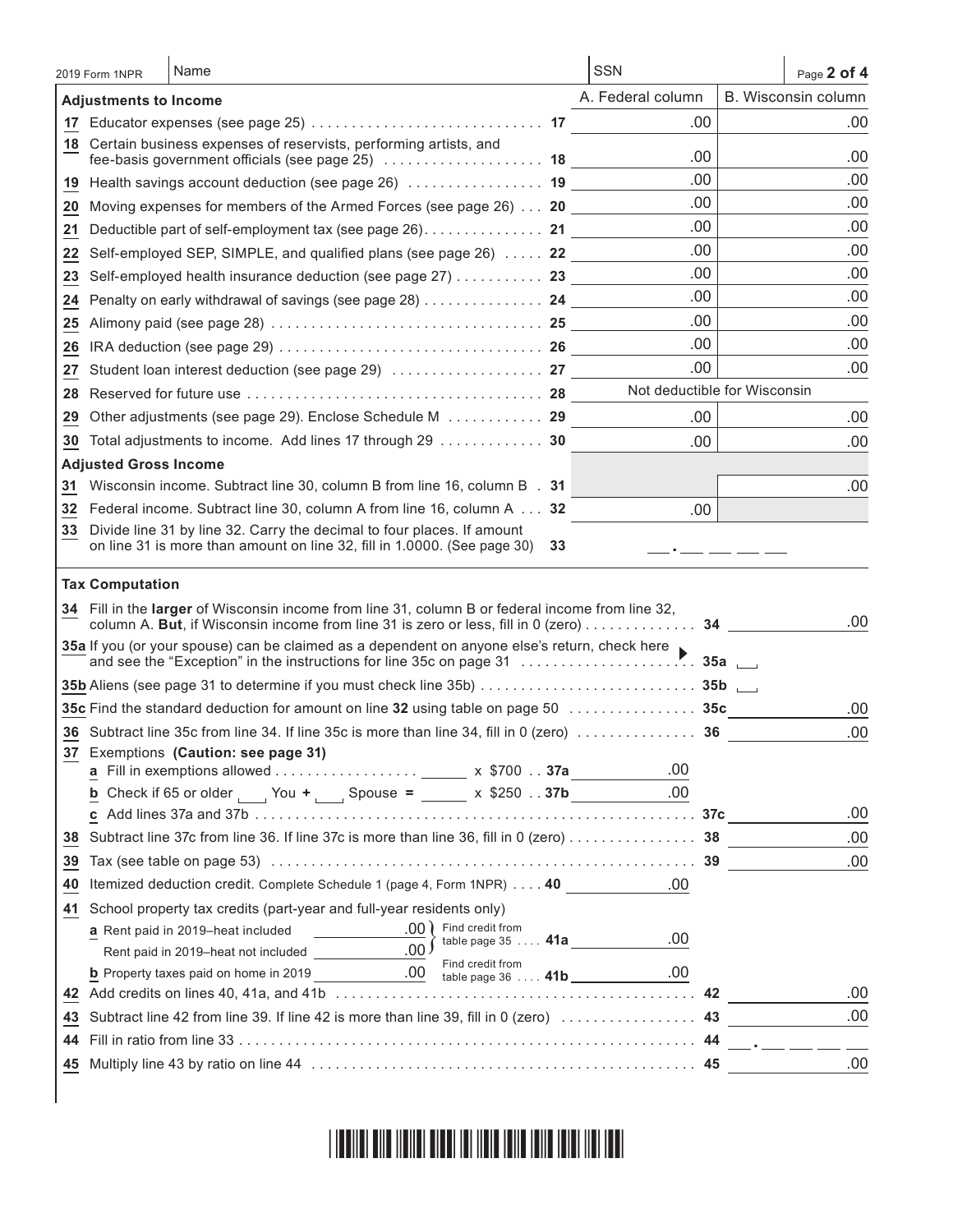|    | 2019 Form 1NPR                                                                                                 |                             | Page 3 of 4 |
|----|----------------------------------------------------------------------------------------------------------------|-----------------------------|-------------|
|    | Name(s) shown on Form 1NPR                                                                                     | Your social security number |             |
|    |                                                                                                                |                             | .00         |
|    | 47 Armed forces member credit. (Full-year Wisconsin residents only)  47                                        | .00                         |             |
|    | 48 Working families tax credit. (Full-year Wisconsin residents only) 48                                        | .00                         |             |
|    | 49 Married couple credit. Complete Schedule 2 (page 4, Form 1NPR)  49                                          | .00                         |             |
|    | 50 Nonrefundable credits from Schedule CR, line 34. Enclose Schedule CR 50 ___________.00                      |                             |             |
| 51 | Net income tax paid to another state. Enclose Schedule OS 51 _________________00                               |                             |             |
|    |                                                                                                                |                             | .00         |
|    | 53 Subtract line 52 from line 46. If line 52 is more than line 46, fill in 0 (zero). This is your net tax . 53 |                             | .00         |
|    | 54 Sales and use tax due on Internet, mail order, or other out-of-state purchases (see page 39) 54             |                             | .00         |
|    | 55 Donations (decreases refund or increases amount owed)                                                       |                             |             |
|    | <b>a</b> Endangered resources __________.00<br>e Military family relief                                        | .00                         |             |
|    | f Second Harvest/Feeding Amer.<br><b>b</b> Cancer research $\ldots$ $\ldots$ .00                               | 0.00                        |             |
|    | <b>c</b> Veterans trust fund  100<br>g Red Cross WI Disaster Relief ____________00                             |                             |             |
|    | <b>d</b> Multiple sclerosis $\ldots$ $\ldots$ .00<br>h Special Olympics Wisconsin .00                          |                             |             |
|    | Total (add lines a through h) $\therefore$ $\rightarrow$ 55i                                                   |                             | .00         |
|    | 56 Penalties on IRAs, other retirement plans, MSAs, etc. (see page 41) $\bullet$ 00 x .33 = 56                 |                             | .00         |
|    |                                                                                                                |                             | .00         |
|    |                                                                                                                |                             | .00         |
|    | <b>Payments and Credits</b>                                                                                    |                             |             |
| 59 | Wisconsin income tax withheld. Enclose readable withholding statements . 59 ________                           | .00                         |             |
|    | 60 2019 Wisconsin estimated tax paid and amount applied from 2018 return . 60 ________                         | .00.                        |             |
|    | 61 Earned income credit. (Full-year Wisconsin residents only)                                                  |                             |             |
|    | Number of qualifying children $\blacktriangleright$<br>$.00 \times 96 = 61$                                    |                             |             |
|    |                                                                                                                | .00                         |             |
|    | 62 Farmland preservation credit. a. Schedule FC, line 17 62a                                                   | .00                         |             |
|    | <b>b.</b> Schedule FC-A, line $13$ 62b                                                                         | .00                         |             |
|    |                                                                                                                | .00                         |             |
| 64 | Homestead credit. (Full-year Wisconsin residents only)  64                                                     | .00                         |             |
| 65 | Eligible veterans and surviving spouses property tax credit  65                                                | .00                         |             |
| 66 | Refundable credits from Schedule CR, line 40  66                                                               | .00                         |             |
| 67 | AMENDED RETURN ONLY - amount previously paid (see page 46) 67                                                  | .00                         |             |
| 68 |                                                                                                                | .00                         |             |
|    | 69 AMENDED RETURN ONLY - amount previously refunded (see page 46) . 69 . 00                                    |                             |             |
|    |                                                                                                                |                             | .00         |

##